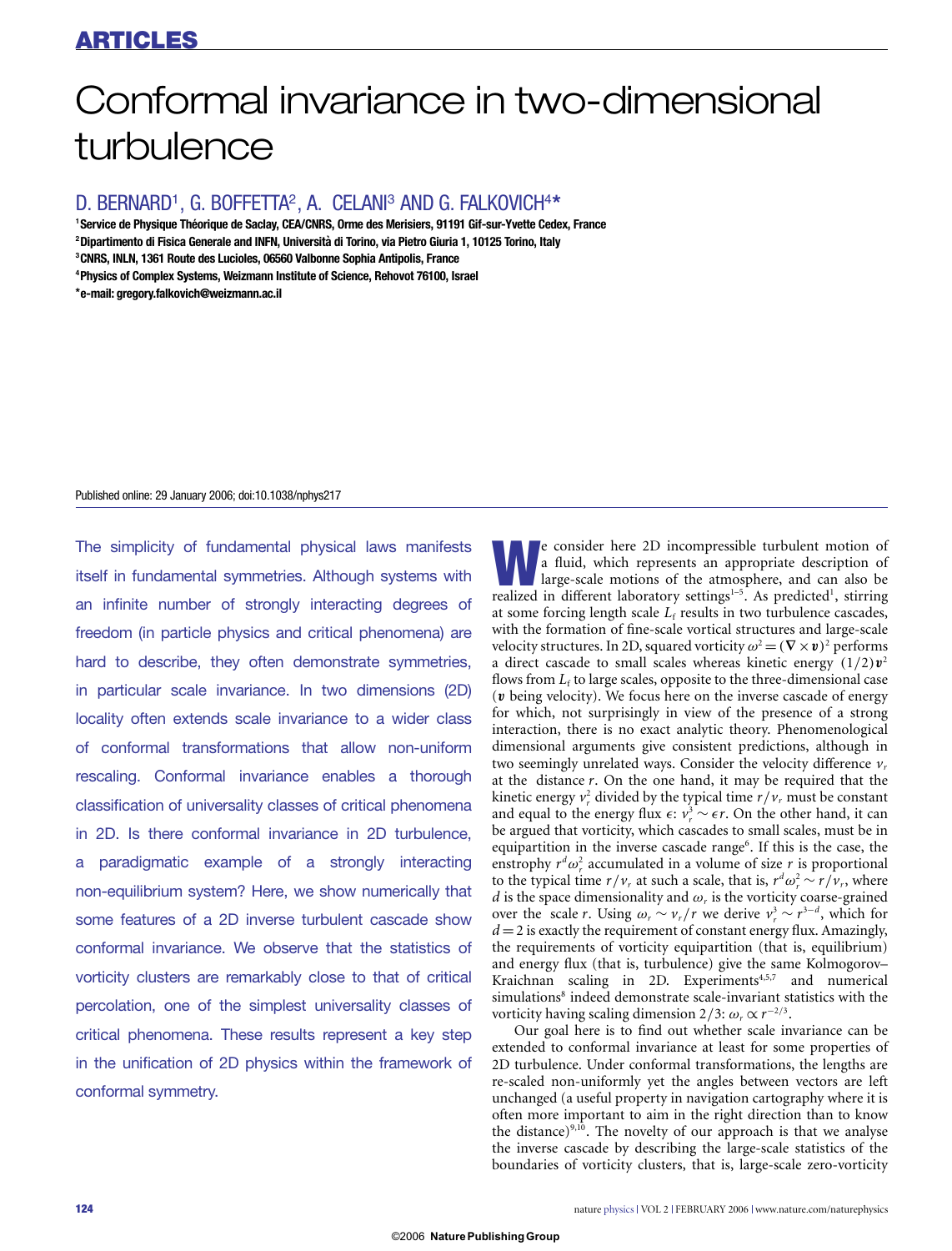## **ARTICLES**





**Figure 1 Vorticity clusters.** These are defined as connected regions with the same sign of vorticity (here positive). Colours are arbitrarily attributed to different clusters. Regions of negative vorticity are black.  $L_f$  is one hundredth of the box side.

**Figure 2 Fractal dimensions and probabilities of size and boundary length for vorticity clusters. a**, The fractal dimensions are the slopes of the length–diameter dependencies in log–log coordinates for the boundary of filled clusters (red), for the outer boundary (blue) and for the necks of large fjords/peninsulae (green). The solid lines have slopes with the exact values for  $SLE_6$  curves,  $7/4$ ,  $4/3$  and  $3/4$ , respectively. Fractal dimensions are obtained by computing the average length for a given diameter of the cluster. **b**, The fraction of clusters with sizes between s and 1.25s (red) and with boundary lengths between b and 1.25b. The solid lines are the predictions from the percolation theory. Inset: The same data multiplied by  $s^{96/91}$ and  $b^{8/7}$ , respectively. The vertical scale is linear to appreciate the plateau in the compensated plot.

lines. In equilibrium critical phenomena, cluster boundaries in the continuous limit of vanishingly small lattice size were found to belong to a remarkable class of curves that can be mapped into a brownian walk (called stochastic Loewner evolution or SLE curves)<sup>11–19</sup>. Namely, consider a curve  $\gamma(t)$ , where t is time, that starts at a point on the boundary of the half-plane *H* (by conformal invariance any planar domain is equivalent to the upper halfplane). One can map the half-plane *H* minus the curve  $\gamma(t)$  back onto *H* by an analytic function  $g_t(z)$ , which is unique on imposing the condition  $g_t(z) \sim z + 2t/z + O(1/z^2)$  at infinity. The growing tip of the curve is mapped into a real function  $\xi(t)$ . In 1923 it was found<sup>20</sup> that the conformal map  $g_t(z)$  and the curve  $\gamma(t)$ are fully parametrized by the driving function  $\xi(t)$ . Almost 80 years later, random curves were considered<sup>11</sup> in planar domains and it was shown that their statistics are conformally invariant if  $\xi(t)$  is a brownian walk, that is, its increments are identically and independently distributed and  $\langle (\xi(t) - \xi(0))^2 \rangle = \kappa t$ , where  $\kappa$  is the diffusivity. In simple words, the locality in time of the brownian walk translates into the local scale invariance of SLE curves, that is, conformal invariance.  $SLE_{\kappa}$  provides a natural classification (by the value of  $\kappa$ ) of boundaries of clusters of 2D critical phenomena<sup>16</sup> described by conformal field theories  $(CFT)^{10,21}$  and allows many results to be established (see refs 16–19 for a review).

The fractal dimension of  $SLE_{\kappa}$  curves is known to be<sup>22,23</sup>  $D_k = 1 + \kappa/8$  for  $\kappa < 8$ . To establish a possible link, let us try to relate the Kolmogorov–Kraichnan phenomenology to the fractal dimension of the boundaries of vorticity clusters. Note that it should be distinguished between the dimensionality two of the full vorticity-level set (which is space-filling) and a single zerovorticity line that encloses a large-scale cluster<sup>24</sup>. Consider the vorticity cluster of gyration radius *L* that has the 'outer boundary' of perimeter *P* (that boundary is the part of the zero-vorticity line accessible from outside, see Fig. 3 for an illustration). The

vorticity flux through the cluster,  $\int \omega dS \sim \omega_L L^2$ , must be equal to the velocity circulation along the boundary,  $\Gamma = \oint \mathbf{v} \cdot d\mathbf{\ell}$ , where d*S* and dl are respectively differentials of contour area and length. The Kolmogorov–Kraichnan scaling is  $\omega_L \sim \epsilon^{1/3} L^{-2/3}$  (coarse-grained vorticity decreases with scale because contributions with opposite signs partially cancel) so that the flux is proportional to  $L^{4/3}$ . As for circulation, as the boundary turns every time it meets a vortex, such a contour is irregular on scales larger than the pumping scale. Therefore, only the velocity at  $L_f$  is expected to contribute to the circulation; such a velocity can be estimated as  $(\epsilon L_f)^{1/3}$  and it is independent of *L*. Hence, circulation should be proportional to the perimeter,  $\Gamma \propto P$ , which gives  $P \propto L^{4/3}$ , that is, the fractal dimension of the exterior of the vorticity cluster is expected to be 4/3.

Let us check this hypothesis by data analysis. A powerful tool for the study of 2D turbulence is the numerical integration of the incompressible Navier–Stokes equations in a planar domain. By this method it is possible to achieve a range of dynamical length scales of about 10<sup>4</sup>, whereas current laboratory experiments are limited to a scale separation of about 100. We present here the analysis of very-high-resolution numerical simulations (with up to  $16,384^2$ ) grid points) of 2D inverse cascade (see Table 1 for the details). Vorticity clusters are shown in Fig. 1. We denote *D*<sup>∗</sup> the fractal dimension of their exterior boundary (without self-intersections). As shown in Fig. 2a, *D*<sup>∗</sup> is indeed close to 4/3. Moreover, the fractal dimension of the boundary itself is close to  $D = 7/4$ . Of course, having some particular dimension does not by itself imply that the curve belongs to SLE. Note, however, that the exterior perimeter of  $SLE_{\kappa}$  with  $\kappa > 4$  is conjectured<sup>25</sup> to look locally as a SLE<sub> $k_{k*}$ </sub> curve with  $\kappa_* = 16/\kappa < 4$  resulting in the duality relation  $(D-1)(D_2-1) = 1/4$ , as observed in our turbulence data. Moreover,  $D_* = 4/3$  corresponds to a SLE<sub>8/3</sub> curve, which represents the continuum limit of a self-avoiding random walk, whereas the dual  $SLE<sub>6</sub>$  curve corresponds to a cluster boundary in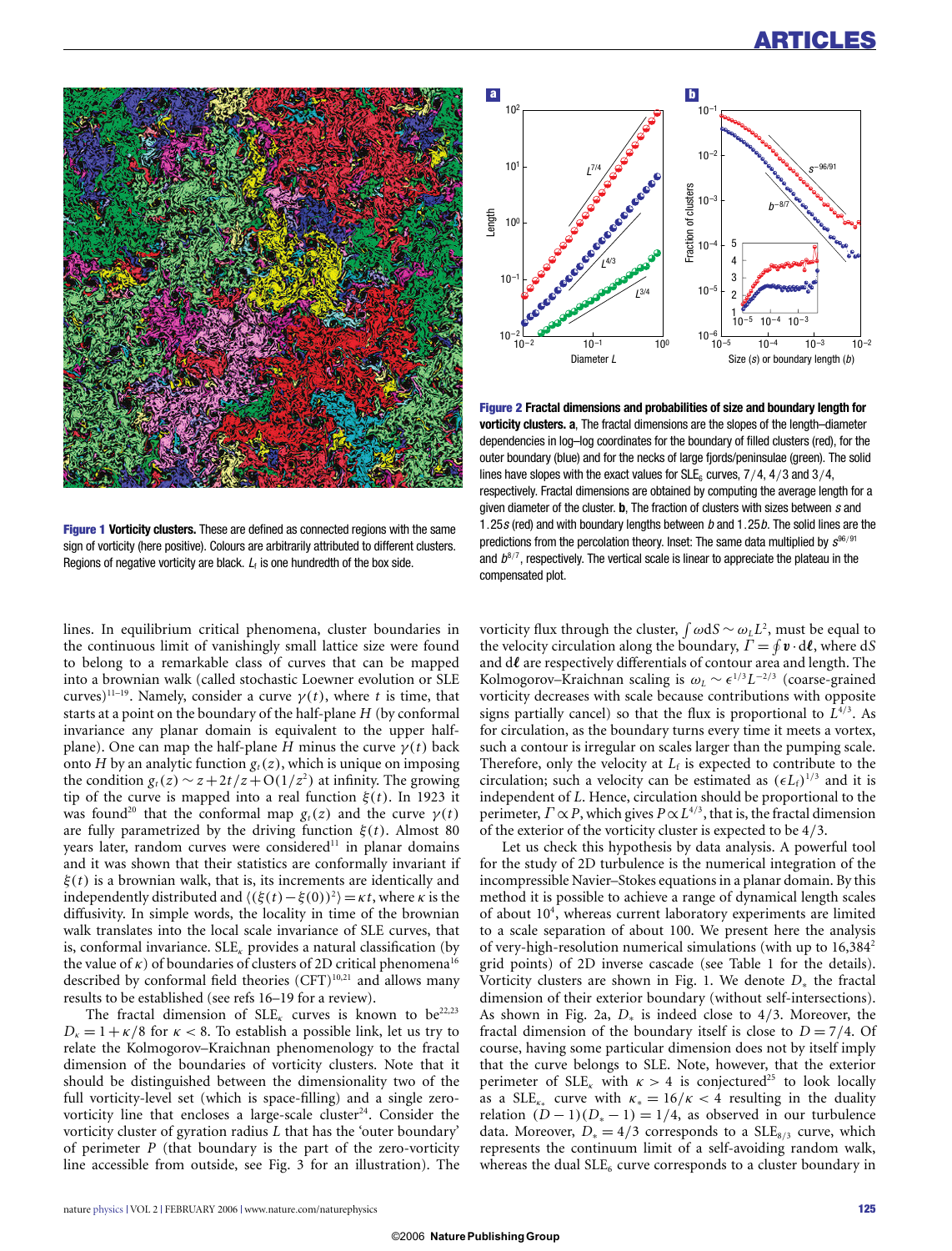

**Figure 3 A portion of a candidate SLE trace obtained from the vorticity field.** The red curve is a zero-vorticity line in the upper half-plane. The dashed blue line is the 'outer boundary' of the red curve, that is, the boundary of the region that can be reached from infinity without getting closer than  $L_f$  to the red curve. The green dots mark the necks of large fjords and peninsulae.

critical percolation. That prompts us to compare the probability distributions of sizes and boundary lengths between vorticity and percolation clusters. The size *s* of a cluster is the number of connected sites with the same sign of vorticity, the boundary length *b* is the number of sites that belong to the cluster but are adjacent to sites of different sign and the gyration radius *L* is the side of the smallest square that covers the cluster. The results shown in Fig. 2b are in a good agreement with the exact results from percolation theory.

The two SLEs with  $\kappa = 6$  and  $\kappa = 8/3$  correspond to CFT with zero central charge, which means that the scale invariance remains unbroken even when the system is on a manifold with corners or with a non-zero Euler number (a topological invariant determined by the number of handles and boundaries). Also,  $SLE<sub>6</sub>$  curves are singled out by a 'locality property' (the curve does not feel the boundary until it touches it), whereas their dual  $SLE_{8/3}$  has the 'restriction property' (the statistics of the curves conditioned not to visit some region are the same as in the domain without this region)<sup>12–16</sup>. How does all this relate to 2D turbulence?

Now we show by a straightforward check that, within statistical accuracy, large-scale zero-vorticity lines are indeed SLE curves, that is they are conformally invariant and possess remarkable properties of a kind that has never been studied in turbulence. Zero-vorticity isolines that are candidate SLE traces are identified as follows. First, a horizontal line representing the real axis in the complex plane is drawn across the vorticity field. Second, an explorer starting from the origin at the real axis walks on the zero-vorticity isoline keeping the positive vorticity sites always on the right. Third, when the explorer hits the real axis it treads on it, always leaving the positive region on its right-hand side until it can re-enter the upper half-plane. This eventually leads the explorer to infinity in an unbounded domain. An example of the outcome of this search is shown in Fig. 3. Strictly speaking, this procedure faithfully reproduces all the details of the statistics only if there is a locality property (meaning that the exploration process does not feel the boundary before it hits it), which holds for  $SLE<sub>6</sub>$ . As we obtain as a result SLE with  $\kappa \approx 6$ , our procedure is self-consistent; we also checked that shifting and turning the line does not modify the results presented below. To determine which driving function ξ(*t*) can generate such a curve, one needs to find the sequence of conformal maps  $g_t(z)$  that map the half-plane *H* minus the curve into *H* itself. We approximate  $g_t(z)$  by a composition of discrete, conformal slit maps that swallow one segment of the curve at a time (a slight variation of the techniques presented in http://www. math.washington.edu/∼marshall/preprints/zipper.pdf). This results in a sequence of 'times'  $t_i$  and driving values  $\xi_i$  that approximate the true driving functions. If the zero-vorticity isolines in the halfplane are actually SLE traces, then the driving function should behave as an effective diffusion process at sufficiently large times. We have collected 1,607 putative traces. The data presented by blue triangles in Fig. 4 show that the ensemble average  $\langle \xi(t)^2 \rangle$  indeed grows linearly in time: the diffusion coefficient  $\kappa$  is very close to the value 6, with an accuracy of 5% (see inset). The average  $\langle \xi(t) \rangle$  vanishes by the reflection symmetry of the Navier–Stokes equations. In addition, the probability distribution functions of  $\xi(t)/(kt)^{1/2}$  collapse onto a standard gaussian distribution at all times *t*. Therefore, we expect that  $\xi(t)$  tend to a true brownian motion and zero-vorticity lines to become  $SLE_{\kappa}$  traces with  $\kappa$  very close to 6 in the limit of vanishingly small *L*f. To appreciate how remarkable this property is, pink symbols in the lower inset in Fig. 4 show for comparison the results of the same procedure for the isolines of a gaussian field having the same Fourier spectrum as vorticity but randomized phases. The slow incomplete recovery to  $\kappa = 6$  for the random-phase field occurs at the scales where the power-law correlation is already cut off by friction and the field becomes truly uncorrelated.

The identification of isovorticity lines as  $SLE_{\kappa}$  curves allows powerful techniques borrowed from the theory of stochastic differential equations and conformal mapping theory to be applied, and analytic predictions to be obtained for some non-trivial statistical properties of vorticity clusters. The first example is the probability that a point  $z = \rho e^{i\theta}$ , where  $\theta$  is the angle between the point and the origin, and  $\rho$  is the distance from the origin, inside the upper half-plane is surrounded by a positive vorticity cluster connected to the positive real axis. In this event, it is not possible to reach infinity with a continuous path starting at *z* without treading on positive vorticity sites. For this to happen, the zero-vorticity line must leave the point *z* on its right. The probability of such an event depends only on the angle  $\theta$  and it assumes a particularly simple form in terms of hypergeometric functions<sup>26</sup>. In the inset of Fig. 5

Table 1 Parameters of the simulations. N spatial resolution, dx grid spacing, v viscosity,  $\alpha$  friction,  $u_{r,m,s}$ , root-mean-square velocity,  $L_f$  forcing length scale,  $\ell_{\rm d} = v^{1/2}/n_v^{1/6}$  enstrophy dissipative scale,  $\varepsilon_1$  energy injection rate,  $\varepsilon_v$  viscous energy dissipation rate,  $\varepsilon_\alpha$  energy dissipation by large-scale friction (energy growth rate for  $N = 16.384$ ),  $n_1$  enstrophy injection rate,  $n_n$  viscous enstrophy dissipation rate,  $n_n$  enstrophy dissipation by friction (enstrophy growth rate for  $N = 16.384$ ).

| $\frac{1}{2}$ and $\frac{1}{2}$ and $\frac{1}{2}$ and $\frac{1}{2}$ and $\frac{1}{2}$ and $\frac{1}{2}$ and $\frac{1}{2}$ and $\frac{1}{2}$ and $\frac{1}{2}$ and $\frac{1}{2}$ and $\frac{1}{2}$ and $\frac{1}{2}$ and $\frac{1}{2}$ and $\frac{1}{2}$ and $\frac{1}{2}$ and $\frac{1}{2}$ a |                                                                                              |                                                                                             |                                |                              |                              |                                                                                              |                                                                                      |                                                                                              |                                                                                              |                              |                              |                          |
|-----------------------------------------------------------------------------------------------------------------------------------------------------------------------------------------------------------------------------------------------------------------------------------------------|----------------------------------------------------------------------------------------------|---------------------------------------------------------------------------------------------|--------------------------------|------------------------------|------------------------------|----------------------------------------------------------------------------------------------|--------------------------------------------------------------------------------------|----------------------------------------------------------------------------------------------|----------------------------------------------------------------------------------------------|------------------------------|------------------------------|--------------------------|
|                                                                                                                                                                                                                                                                                               | dx                                                                                           |                                                                                             | $\alpha$                       | $U_{r.m.s.}$                 |                              |                                                                                              |                                                                                      | $\varepsilon_{\rm u}$                                                                        | $c_{\alpha}$                                                                                 | $\eta_1$                     | $H_{\mathcal{D}}$            | $n_{\alpha}$             |
| 2,048<br>4.096<br>8.192<br>16.384                                                                                                                                                                                                                                                             | $4.9 \times 10^{-4}$<br>$2.4 \times 10^{-4}$<br>$1.2 \times 10^{-4}$<br>$0.6 \times 10^{-4}$ | $2 \times 10^{-5}$<br>$5 \times 10^{-6}$<br>$2 \times 10^{-6}$<br>$\times$ 10 <sup>-6</sup> | 0.015<br>0.024<br>0.025<br>0.0 | 0.26<br>0.26<br>0.27<br>0.24 | 0.01<br>0.01<br>0.01<br>0.01 | $2.4 \times 10^{-3}$<br>$1.2 \times 10^{-3}$<br>$7.8 \times 10^{-4}$<br>$5.5 \times 10^{-4}$ | $3.9\times10^{-3}$<br>$3.9\times10^{-3}$<br>$3.9\times10^{-3}$<br>$3.8\times10^{-3}$ | $1.8 \times 10^{-3}$<br>$0.7 \times 10^{-3}$<br>$0.3 \times 10^{-3}$<br>$0.2 \times 10^{-3}$ | $2.1 \times 10^{-3}$<br>$3.2 \times 10^{-3}$<br>$3.6 \times 10^{-3}$<br>$3.6 \times 10^{-3}$ | 39.3<br>39.3<br>39.3<br>39.5 | 38.0<br>36.1<br>35.3<br>37.6 | 1.3<br>3.2<br>4.0<br>1.9 |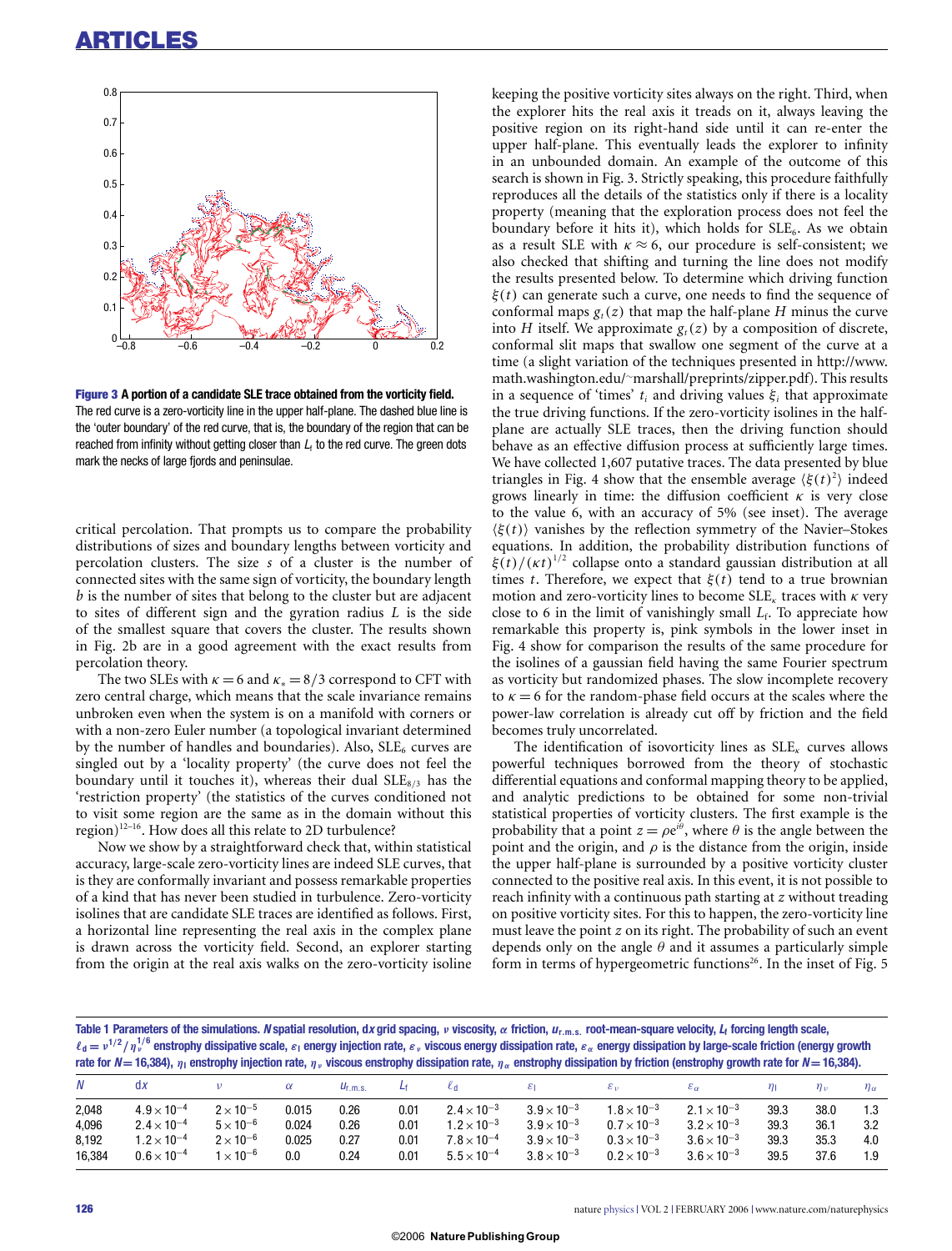

**Figure 4 The driving function is an effective diffusion process with diffusion coefficient**  $\kappa = 6 \pm 0.3$ . The inverse cascade range corresponds to  $5 \times 10^{-5} < t < 10^{-2}$ . Main frame: the linear behaviour of  $\langle \xi(t)^2 \rangle$ . Lower-right inset: Diffusivity, blue for vorticity isolines, pink for the field with randomized phases. Upper-left inset: The probability density function of the rescaled driving function  $\xi(t)/(\kappa\,t)^{1/2}$  at four different times  $t\!=\!0.0012$  (blue), 0.003 (green), 0.006 (red), 0.009 (grey); the solid line is the gaussian distribution  $g(x) = (2\pi)^{-1/2} \exp(-x^2/2)$ .

we show that the analytic solution fits very well the numerical data with  $\kappa = 5.9$ . The second example is the probability that a vorticity cluster spans the rectangle joining two opposite sides. What is the average number of such spanning clusters? What is the probability that a 'four-legged cluster' joins all four sides? By scale invariance these quantities depend only on the aspect ratio *r* of the rectangle, and their precise dependence can be found by exploiting conformal invariance. In the context of critical percolation, formulae for such probabilities have been derived<sup>27,28</sup> and later proven<sup>29,30</sup>. In the main frame of Fig. 5 we show that numerical data for vorticity clusters follow very closely the expectations for  $SLE<sub>6</sub>$ . We have also checked (green symbols in Fig. 2) that the set of narrow necks that enclose large fjords or large peninsulae has dimension<sup>31</sup>  $3/4$  (the set is defined by the pairs of points on the curve that are closer than  $L_f$ yet separated by an arclength larger than  $1,000L_f$ ). This all gives further support to the result that zero-vorticity lines are conformal invariant and belong to the same class of universality as boundaries of percolation clusters.

Whether the statistics of the zero-vorticity isolines indeed fall into the simplest universality class of critical phenomena (and the fractal dimensions are exactly  $7/4$  and  $4/3$ ) deserves to be a subject of more study. Do our findings signify that the universal nature of percolation extends to turbulence as well as to diffusionlimited aggregation<sup>32</sup> and quantum chaos<sup>33</sup>? At the present level it has the status of a tantalizing conjecture with strong—although not conclusive—support from the data. In view of the non-local constraint imposed by the flow incompressibility, it is surprising that the statistics of zero-vorticity isolines (within experimental accuracy) enjoy the locality property inherited by their  $SLE_6$  nature. Recall that continuous percolation can be constructed as a 'flooded landscape' determined by some short-correlated random height function. However, the vorticity field in the inverse cascade is not short-correlated; it has power-law correlation  $\langle \omega(0) \omega(\mathbf{r}) \rangle \propto r^{-4/3}$ . When the pair correlation function falls slower than *r*−3/<sup>2</sup> then the system is not expected generally to belong to the universality class of uncorrelated percolation and to be conformal invariant<sup>34</sup>. Indeed, we have seen that the field having the same pair correlation function as the vorticity yet randomized phases of the Fourier harmonics



**Figure 5 Crossing and surrounding probability for vorticity clusters.** Main frame: the probability  $\pi_{\nu}$  that a cluster crosses from top to bottom a rectangle of aspect ratio  $r$  (blue), the average number  $N_v$  of vertically crossing clusters (green) and the probability  $\pi_{\text{hv}}$  of a 'four-legged' cluster joining all sides of the rectangle (red). The lines are the exact results for  $\kappa = 6$ :

 $\pi_{v} = (3\Gamma(2/3)/\Gamma(1/3)^{2})\eta^{1/3} {}_{2}F_{1}((1/3),(2/3);(4/3);\eta)$  with  $\eta = [(1 - k)/(1 + k)]^2$  and  $r = \frac{K(1 - k^2)}{k^2}$  (Cardy–Smirnov, thick solid line);  $N_v = (1/2)[\pi_v + \pi_{hv} - (\sqrt{3}/2\pi)\log \eta]$  (Cardy, thick dashed line);  $\pi_{\text{hw}} = \pi_{\text{v}} - (\eta / \Gamma(2/3)\Gamma(1/3))_{3} F_{2}(1, 1, (4/3); 2, (5/3); \eta)$  (Watts–Dubédat, thin dotted line).  ${}_2F_1$  and  ${}_3F_2$  are confluent hypergeometric functions. Inset: the probability that a zero-vorticity line in the upper half-plane leaves the point  $\rho e^{i\theta}$  to its right, for  $\rho = 0.048, 0.064, 0.080, 0.096$ . The prediction for SLE<sub>k</sub> traces is  $P = (1/2) + (Γ(4/κ)/√πΓ((8-κ)/2κ))$   ${}_{2}F_1((1/2), (4/κ);(3/2); -cot<sup>2</sup>θ) cot θ,$ shown as a thick solid line for  $\kappa = 5.9$  (the best fit). The dashed lines are the probabilities for  $\kappa = 5.7$  (upper) and  $\kappa = 6.1$  (lower).

does not have conformal invariant isolines (pink symbols in the lower inset in Fig. 4). We thus conclude that there is indeed something special about the vorticity (which has non-trivial phase correlations and higher moments) produced by 2D turbulence. It is also intriguing to notice that conformal field theory of critical percolation possesses a field of scaling dimension 2/3, identical to the one for the vorticity in Kolmogorov–Kraichnan phenomenology. We may also wonder how conformal invariance is broken in statistical properties of non-zero vorticity isolines. Let us stress that we have found conformal invariance for zero-vorticity isolines, but not yet for correlation functions as expected<sup>3</sup>; in the related problem of a passive scalar in turbulent flow, the correlation functions are not conformal invariant<sup>6,35</sup>.

We have developed a numerical tool for testing conformal invariance in physical systems, established this symmetry (within experimental accuracy) for 2D inverse cascade and used it as a powerful tool in turbulence study, which allowed us to make quantitative predictions confirmed by the experiment. This shows how conformal invariance spans the whole range of physics, from exalted subjects such as string theory and quantum gravity, through statistical mechanics and condensed matter, down to earthly atmospheric turbulence.

#### Received 21 October 2005; accepted 21 December 2005; published 29 January 2006.

#### **References**

- 1. Kraichnan, R. H. Inertial ranges in two-dimensional turbulence. *Phys. Fluids* **10,** 1417–1423 (1967).
- 2. Kraichnan, R. H. & Montgomery, D. Two-dimensional turbulence. *Rep. Prog. Phys.* **43,** 547–619 (1980).
- 3. Polyakov, A. M. The theory of turbulence in two dimensions. *Nucl. Phys. B* **396,** 367–385 (1993).
- 4. Tabeling, P. Two-dimensional turbulence: a physicist approach. *Phys. Rep.* **362,** 1–62 (2002).